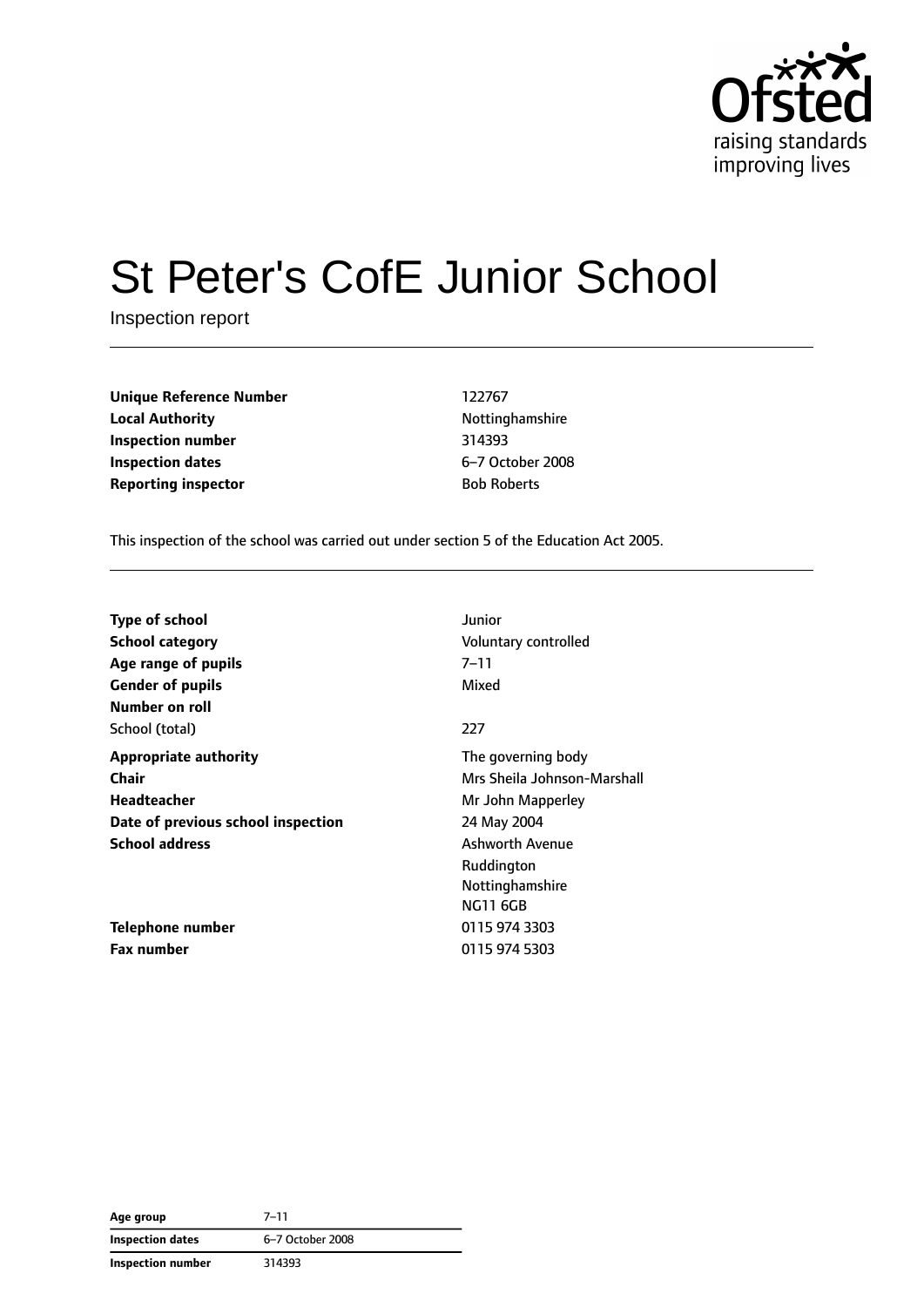.

<sup>©</sup> Crown copyright 2008

Website: www.ofsted.gov.uk

This document may be reproduced in whole or in part for non-commercial educational purposes, provided that the information quoted is reproduced without adaptation and the source and date of publication are stated.

Further copies of this report are obtainable from the school. Under the Education Act 2005, the school must provide a copy of this report free of charge to certain categories of people. A charge not exceeding the full cost of reproduction may be made for any other copies supplied.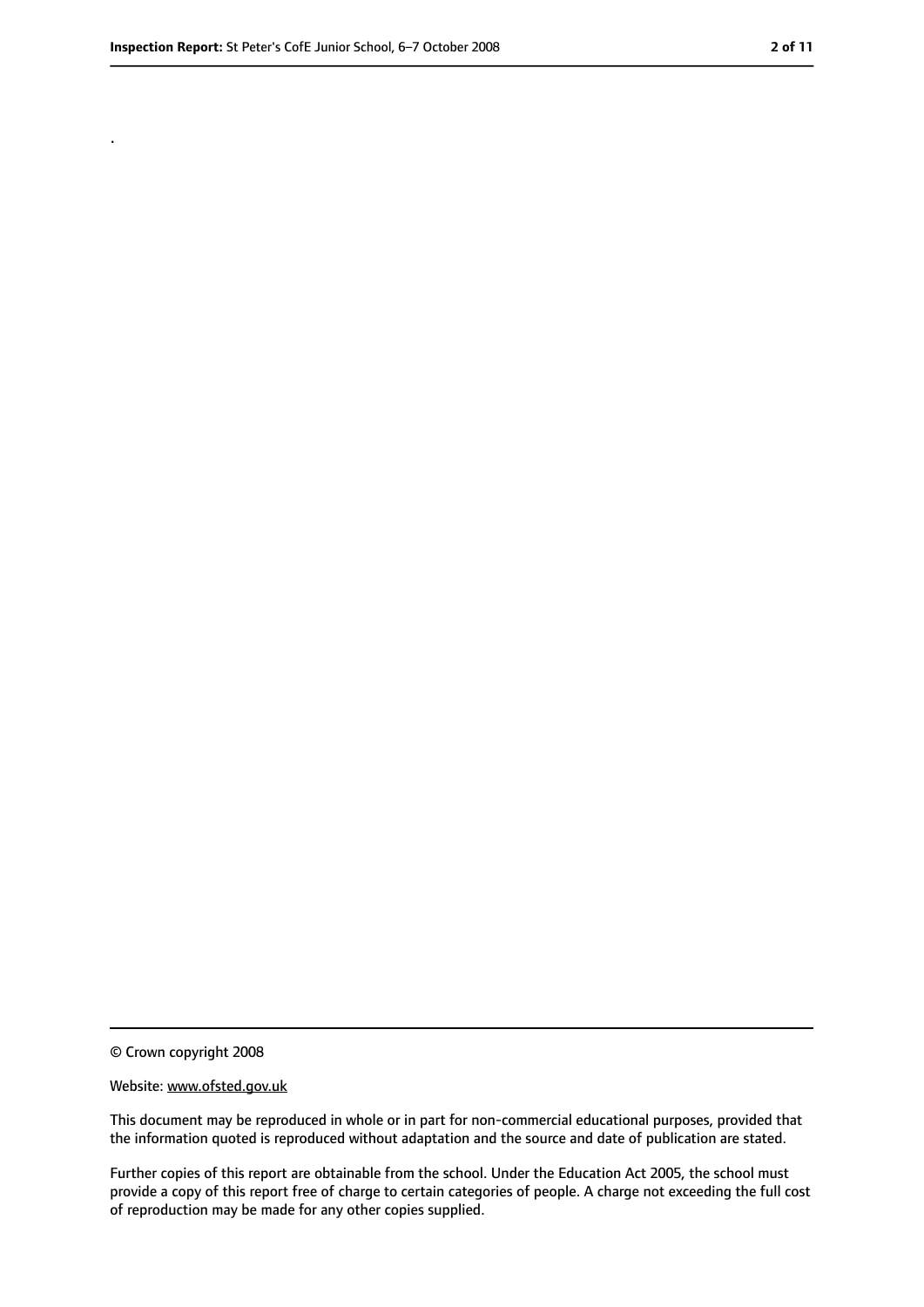# **Introduction**

The inspection was carried out over two days by one Additional Inspector.

#### **Description of the school**

St Peter's Church of England Junior school is of about average size serving the village of Ruddington to the south of Nottingham, and the surrounding area. The proportion of its pupils who are eligible for free school meals is well below the national average. The proportion that come to the school with some form of learning disability and/or difficulty is broadly in line with the average. Almost all its pupils are of White British backgrounds. A new headteacher has been in post since January 2008

#### **Key for inspection grades**

| Grade 1 | Outstanding  |
|---------|--------------|
| Grade 2 | Good         |
| Grade 3 | Satisfactory |
| Grade 4 | Inadequate   |
|         |              |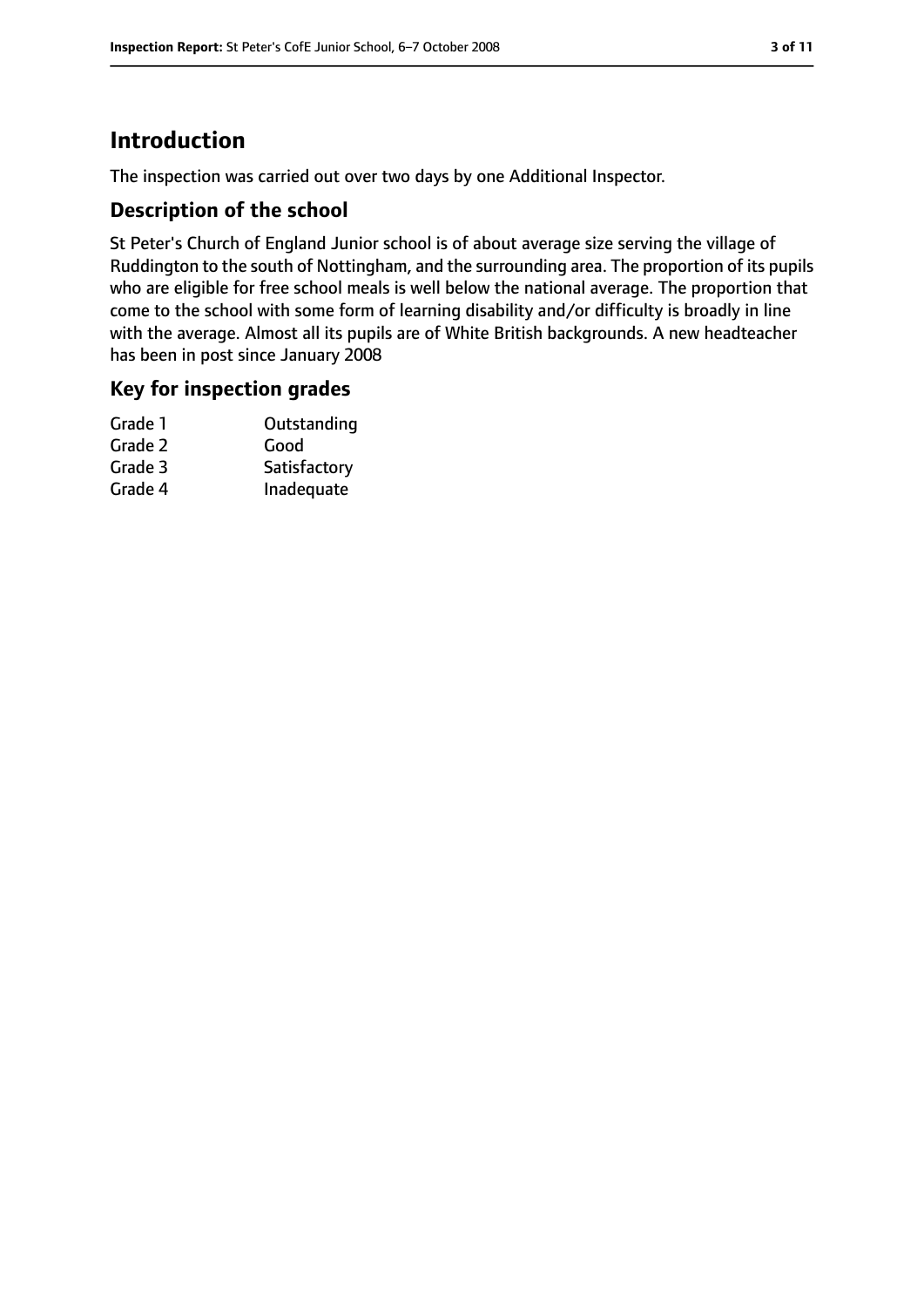# **Overall effectiveness of the school**

#### **Grade: 4**

In accordance with section 13(3) of the Education Act 2005, Her Majesty's Chief Inspector is of the opinion that this school requires significant improvement, because it is performing less well than in all the circumstances it could be reasonably expected to perform. The school is therefore given a notice to improve. Significant improvement is required in relation to achievement and standards and the quality of teaching.

The school is highly regarded in the local community and by the parents of its pupils. The overwhelming majority of the high number of parent questionnaires that were returned as part of this inspection were very positive in their views of the school. No doubt, it deserves this reputation. There is much that is good about it, particularly the personal development and well-being of its pupils. This is due to the commitment of its staff, many of whom give willingly of their time to provide extra opportunities for the pupils, and who demonstrate a high level of care and support for them. The school provides a safe, friendly environment. Pupils clearly enjoy coming to school - their attendance is very good - and they behave very well indeed. Many take pride in making a good contribution to the life of the school and the local community. They are encouraged to live healthy lifestyles and demonstrate the impact of this encouragement by their participation in sport and the enthusiasm they have for the healthy school meals. The school enables them to develop positive attitudes that are very evident in the classroom. In this way, and by growing in confidence as part of a happy, supportive community, they are being well prepared for later life.

There are, however, important weaknesses in the provision of the school. Levels of attainment have been declining slowly in recent years. The quality of teaching is inadequate because it does not provide sufficiently for the learning needs of individual pupils or particular groups of pupils. Furthermore, pupils do not have a clear enough understanding of what they are aiming for and how to improve their work. Too many pupils are not making the progress they should be, particularly in the first two years at the school, and consequently the standards they are reaching by the time they finish at the school are not high enough, taking into account the attainment levels of the pupils when they arrive at the school. There are particular weaknesses in their progress in writing and in mathematics.

These weaknesses have been recognised. The governing body is very committed to the school but was insufficiently aware of achievement and standards issues. The new headteacher has put in place plans and strategies that are beginning to have an impact. For example, there are new processes to monitor and evaluate teaching and learning which are beginning to lead to better rates of progress. The leadership and management of the school does have the capacity to make the necessary improvements.

### **What the school should do to improve further**

- Improve the quality of teaching by ensuring that it meets the needs of all learners more effectively
- Develop systems that will give pupils a clear idea of their goals and how they can improve their work to reach them.
- Continue to implement and employ monitoring and evaluation systems to ensure that teaching and the rate of progress made by all pupils improves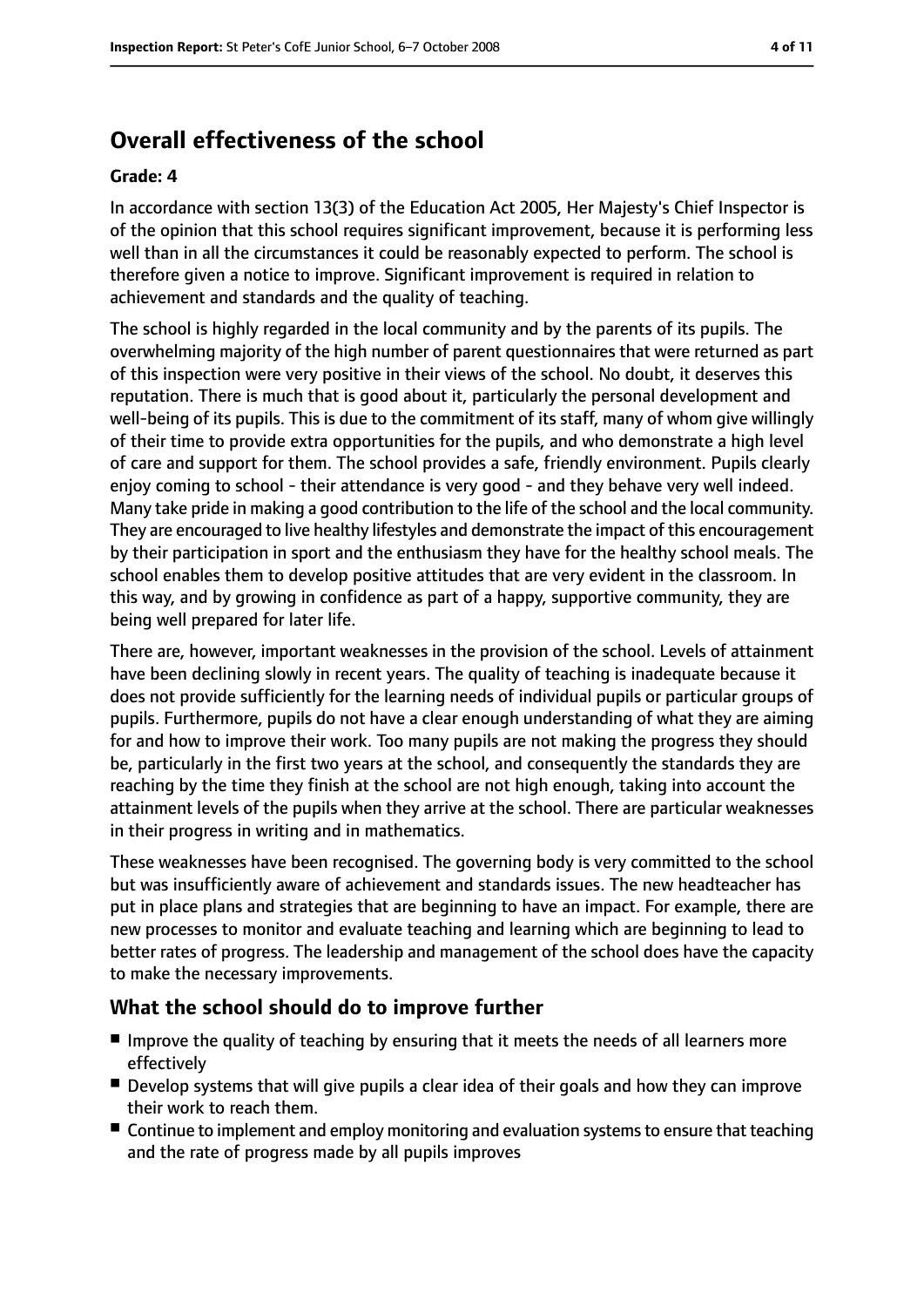# **Achievement and standards**

#### **Grade: 4**

The attainment on entry to the school varies but is slightly above average overall, with some year groups entering the school with attainment levels that are clearly above average. Pupils do not make the progress they should, especially in their first two years at the school, and by the time they take the national tests at age 11 their overall achievement is inadequate. The standards reached in some of these tests have been declining slowly in recent years. In both English and mathematics, standards have gone down. In 2008, although the results have not been finalised yet, the indications are that the levels of attainment in English are below the national average. In reading, progress is generally good, but in writing too many pupils, particularly lower attainers and those with learning difficulties, make slow progress. In mathematics, the school's own analysis shows that progress in developing mental mathematical skills is a key issue for improvement. Levels of attainment in science have remained above average, reflecting the ability of the school's pupils, but there has been no significant improvement recently.

# **Personal development and well-being**

#### **Grade: 2**

Pupils clearly enjoy coming to school a great deal. Their attendance is well above the national average and their behaviour is very good. Virtually no pupils have been excluded from school in recent years. Pupils are happy, and feel safe and secure. They recognise that they are cared for and supported. Their attitudes to learning and to working together are very good and they respond enthusiastically in the classroom. Although some make slow progress in literacy and numeracy, they are developing good habits as well as social and workplace skills that form a good basis for their future economic well-being. Pupils spoke positively about the school taking pains to include everybody in events and activities. Participation in the wide range of sporting opportunities is very high. Many parents in the questionnaire returns paid tribute to the commitment of the staff in providing opportunities for personal development outside the classroom. Sports activities are a particularly strong feature of the life of the school. St Peter's has close links with the local village, with its Anglican church and one of the local shops in particular. The social, moral, spiritual and cultural development of pupils is good. An assembly seen during the inspection, for instance, had the local vicar as a guest speaker and was reinforcing moral and spiritual values, as well as celebrating the achievement and participation of pupils in a recent athletics event.

# **Quality of provision**

### **Teaching and learning**

#### **Grade: 4**

The quality of teaching is inadequate. During the inspection there was some good teaching observed but too much of the teaching seen, particularly that of the younger year groups, was not enabling pupils to make the progress they should. Teachers are using the modern computer technology available in the classrooms and in a few lessons seen, particularly numeracy lessons, its use resulted in a brisk pace and effective learning. Teachers have very good relations with pupils who behave well and respond very willingly when they feel able to do so. Teachers across the school are marking work well using marking guidelines that have been very recently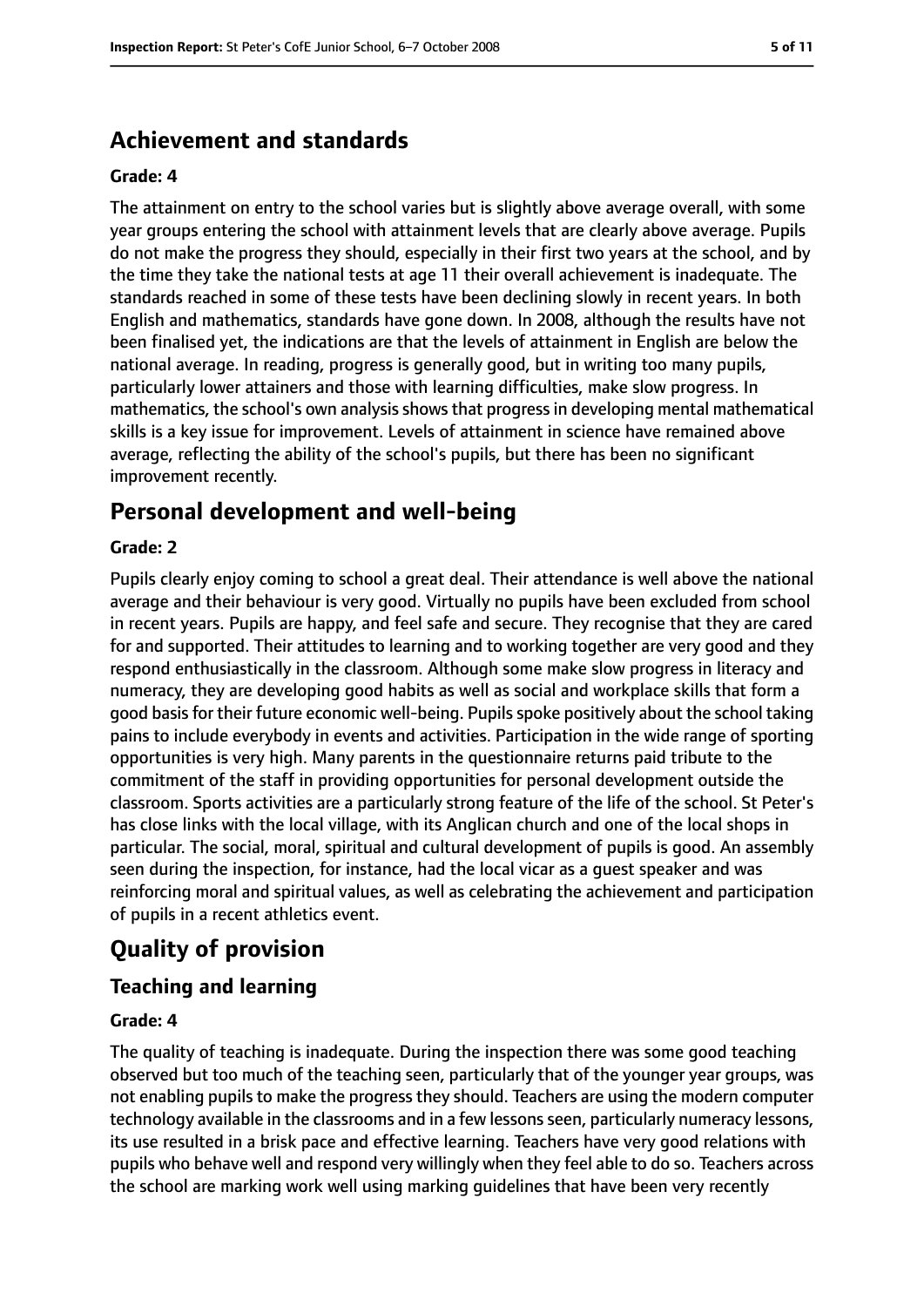introduced. However, in too many lessons there was poor planning: loosely defined objectives and tasks that were unsuitable and ineffective. There was too little recognition of or allowance for the different needs of individuals and groups of learners. At times questioning was superficial: it was not effective at assessing pupils' understanding nor did it secure and reinforce their knowledge.

#### **Curriculum and other activities**

#### **Grade: 3**

The school's own judgement is that its curriculum is satisfactory and the inspection supports that view. The mornings are largely devoted to literacy and numeracy, with information and communication technology (ICT), religious education, science and other subjects taught through cross-curricular themes in the afternoon. The curriculum meets external requirements and the pupils' experience is considerably enriched by a wealth of opportunities, such as visits and trips out of school as well as the extra-curricular activities. Provision for ICT across the curriculum is satisfactory, but requires further development and the number of computers available to support learning is not sufficient, something the school is at the moment addressing. A review of the curriculum is planned, in collaboration with the partner infants' school, to develop a more flexible, skills based curriculum.

#### **Care, guidance and support**

#### **Grade: 3**

The inspection did not agree with the school's view that care, guidance and support are good, instead judging it satisfactory. The pupils spoken to during the inspection certainly feel well cared for and the overwhelming majority of their parents agree. Several parents with sons or daughters who face particular challenges were very positive about the support they receive. Policies and processes to ensure the proper safeguarding of children are all in place and implemented effectively. The school does provide a safe, supportive environment. Communications with parents have improved since the last inspection when it was identified as an area for development. However, although the school does have systems to assess and monitor progress, and although pupils are aware of targets in some aspects of their work, these systems are not sufficiently effective in guiding and supporting academic progress. Pupils are not sufficiently aware of how they are progressing or how to improve. Too many pupils do not reach the targets and attainment levels that they should.

# **Leadership and management**

#### **Grade: 3**

The quality of leadership and management is satisfactory. The new headteacher took up post in January 2008 and his deputy in September 2008. Whilst rightly proud of the school's real strengths, he has quickly identified the important areasthat need improvement. He has worked effectively in raising awareness of these issues with governors and staff. Thorough data analysis has underpinned this work. The school development plan is based firmly around raising achievement and standards, focussing appropriately on aspects of English, mathematics and the provision in ICT. There is evidence that the actions being taken are beginning to prove effective: a new marking policy, for instance, is bringing greater consistency. A good range of monitoring and evaluation activities is being implemented. Consequently, the progress that pupils are making is under closer scrutiny and is beginning to improve. The curriculum is under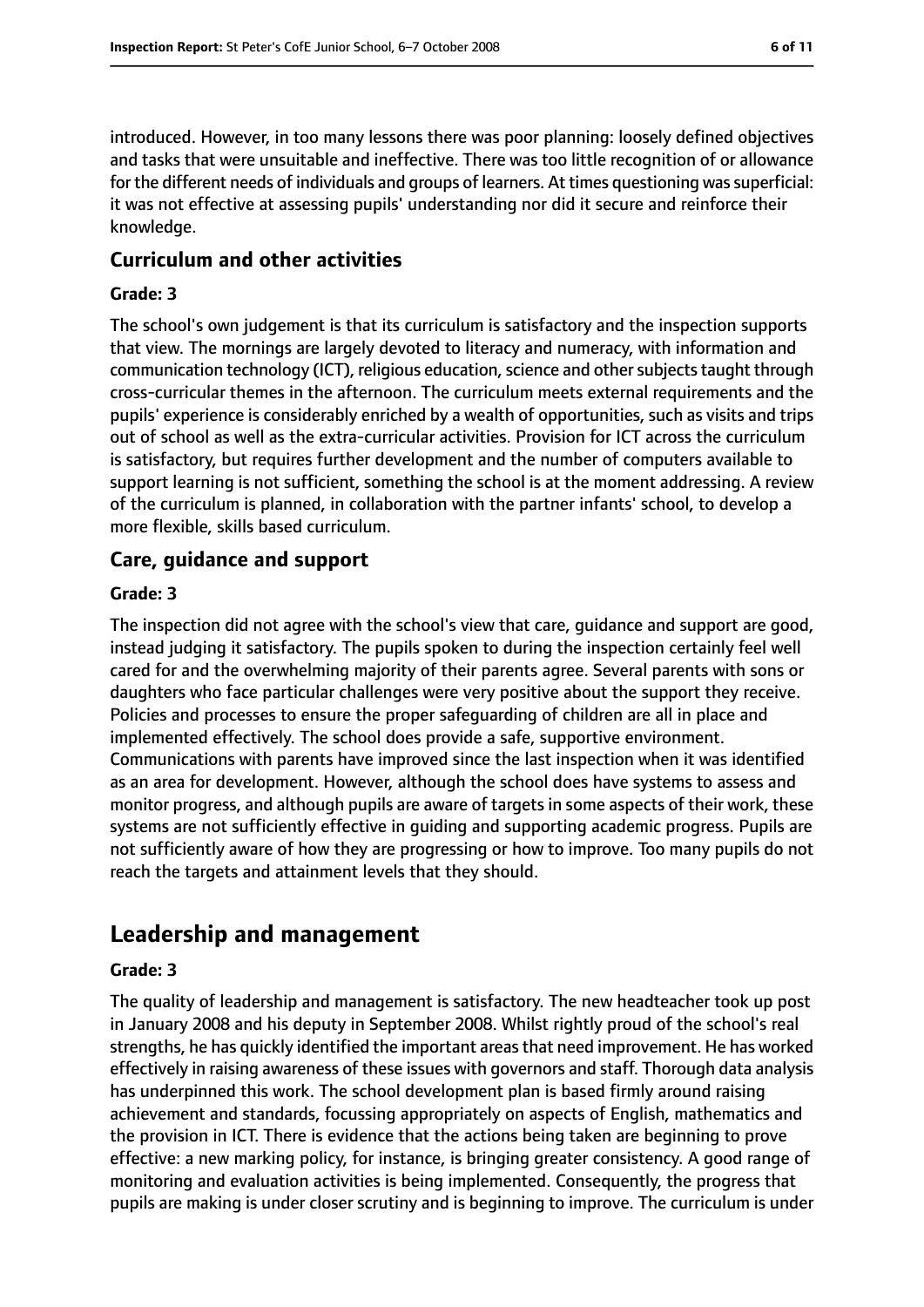review. The governing body is extremely committed to the school and works closely with it in a range of ways. It has not, until now, been sufficiently aware of the issues surrounding achievement and standards. The school makes a good contribution to community cohesion. Besides its close links to the local village, pupils develop a good understanding of national and global issues. The capacity to make the necessary improvements is satisfactory.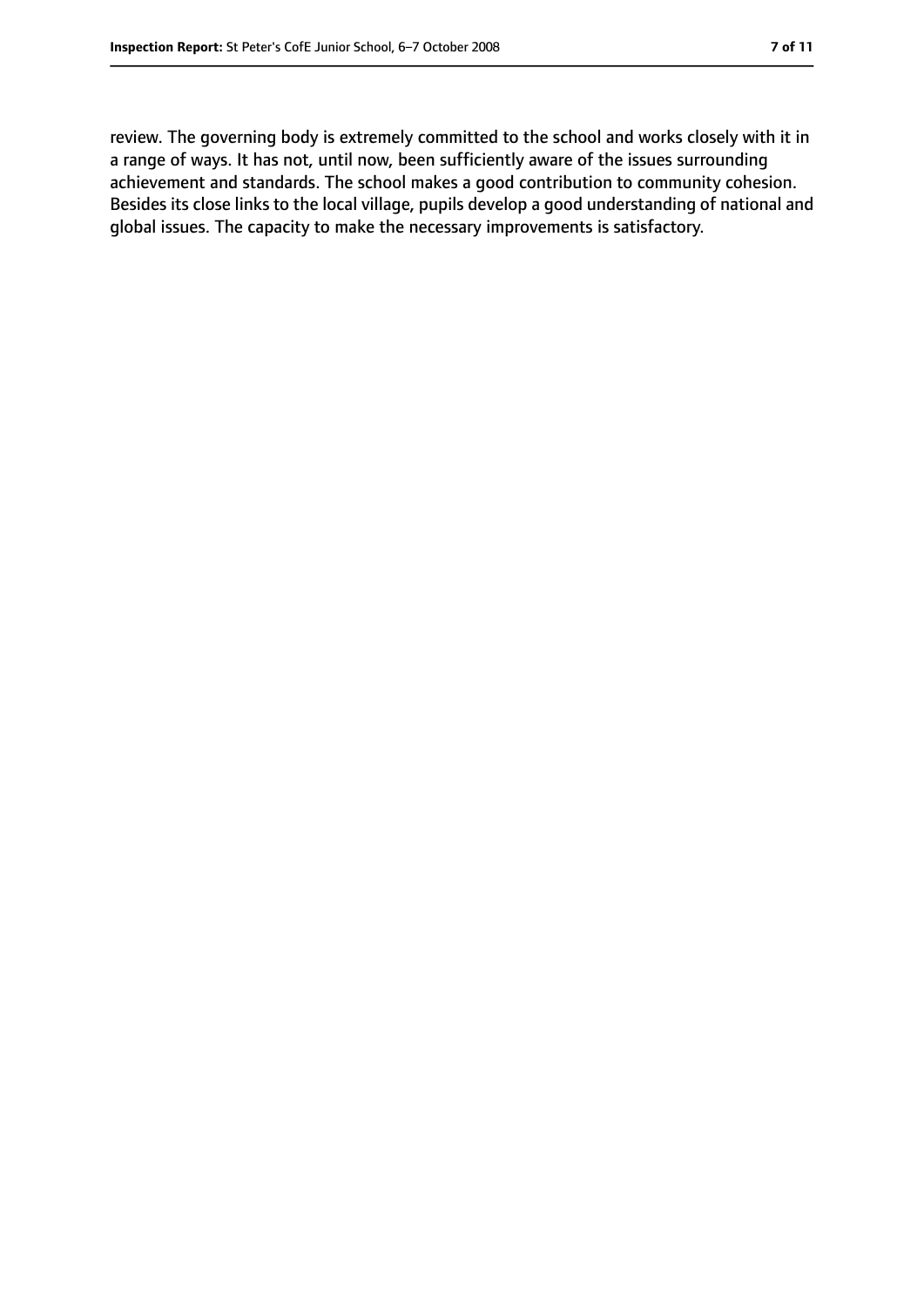**Any complaints about the inspection or the report should be made following the procedures set out in the guidance 'Complaints about school inspection', which is available from Ofsted's website: www.ofsted.gov.uk.**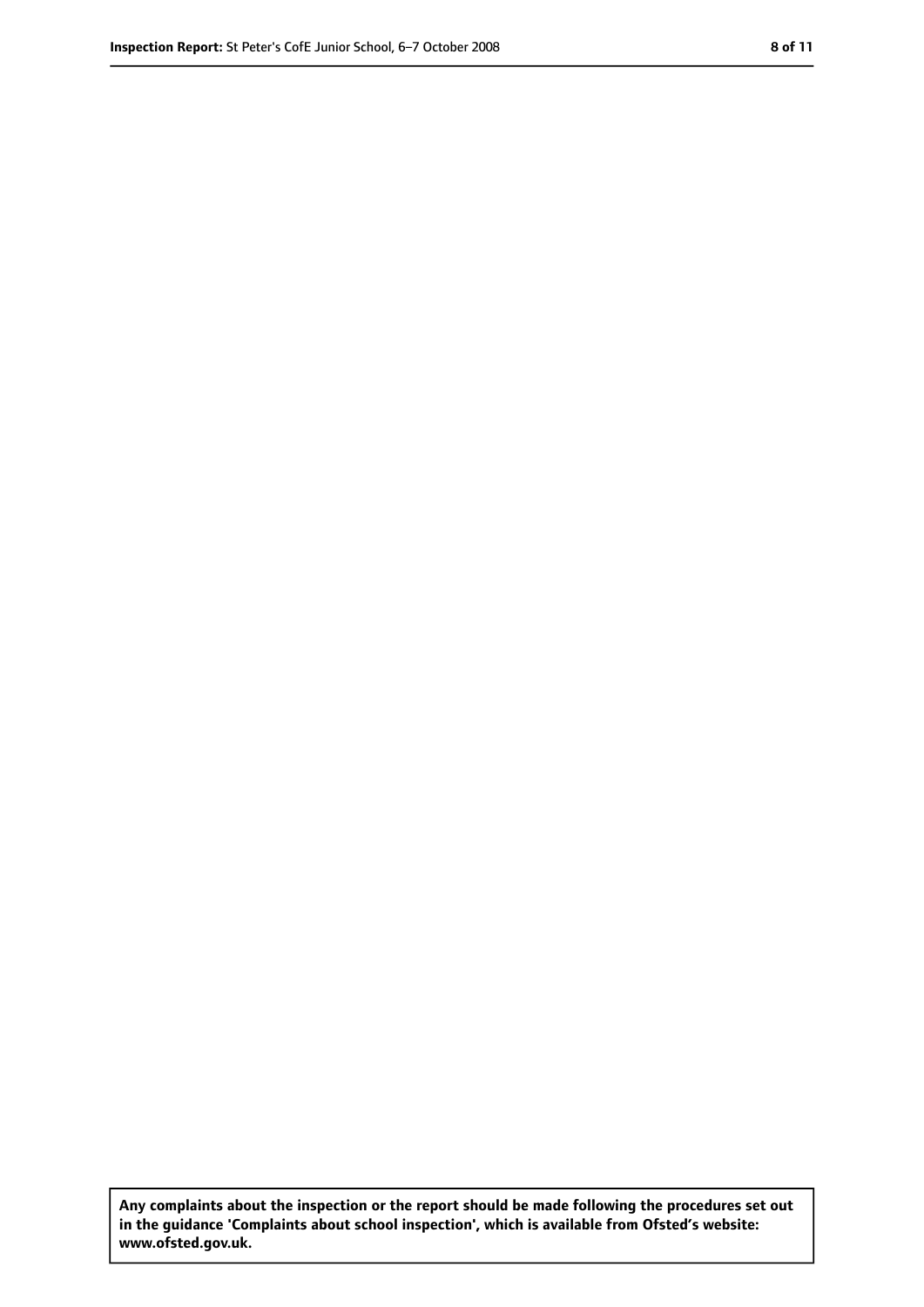# **Inspection judgements**

| Key to judgements: grade 1 is outstanding, grade 2 good, grade 3 satisfactory, and | School  |
|------------------------------------------------------------------------------------|---------|
| arade 4 inadequate                                                                 | Overall |

#### **Overall effectiveness**

| How effective, efficient and inclusive is the provision of<br>education, integrated care and any extended services in meeting the<br>needs of learners? | 4         |
|---------------------------------------------------------------------------------------------------------------------------------------------------------|-----------|
| Effective steps have been taken to promote improvement since the last<br>inspection                                                                     | <b>No</b> |
| How well does the school work in partnership with others to promote learners'<br>well being?                                                            |           |
| The capacity to make any necessary improvements                                                                                                         |           |

# **Achievement and standards**

| How well do learners achieve?                                                                                 |  |
|---------------------------------------------------------------------------------------------------------------|--|
| $\vert$ The standards <sup>1</sup> reached by learners                                                        |  |
| How well learners make progress, taking account of any significant variations  <br>between groups of learners |  |
| How well learners with learning difficulties and/or disabilities make progress                                |  |

#### **Annex A**

<sup>&</sup>lt;sup>1</sup>Grade 1 - Exceptionally and consistently high; Grade 2 - Generally above average with none significantly below average; Grade 3 - Broadly average to below average; Grade 4 - Exceptionally low.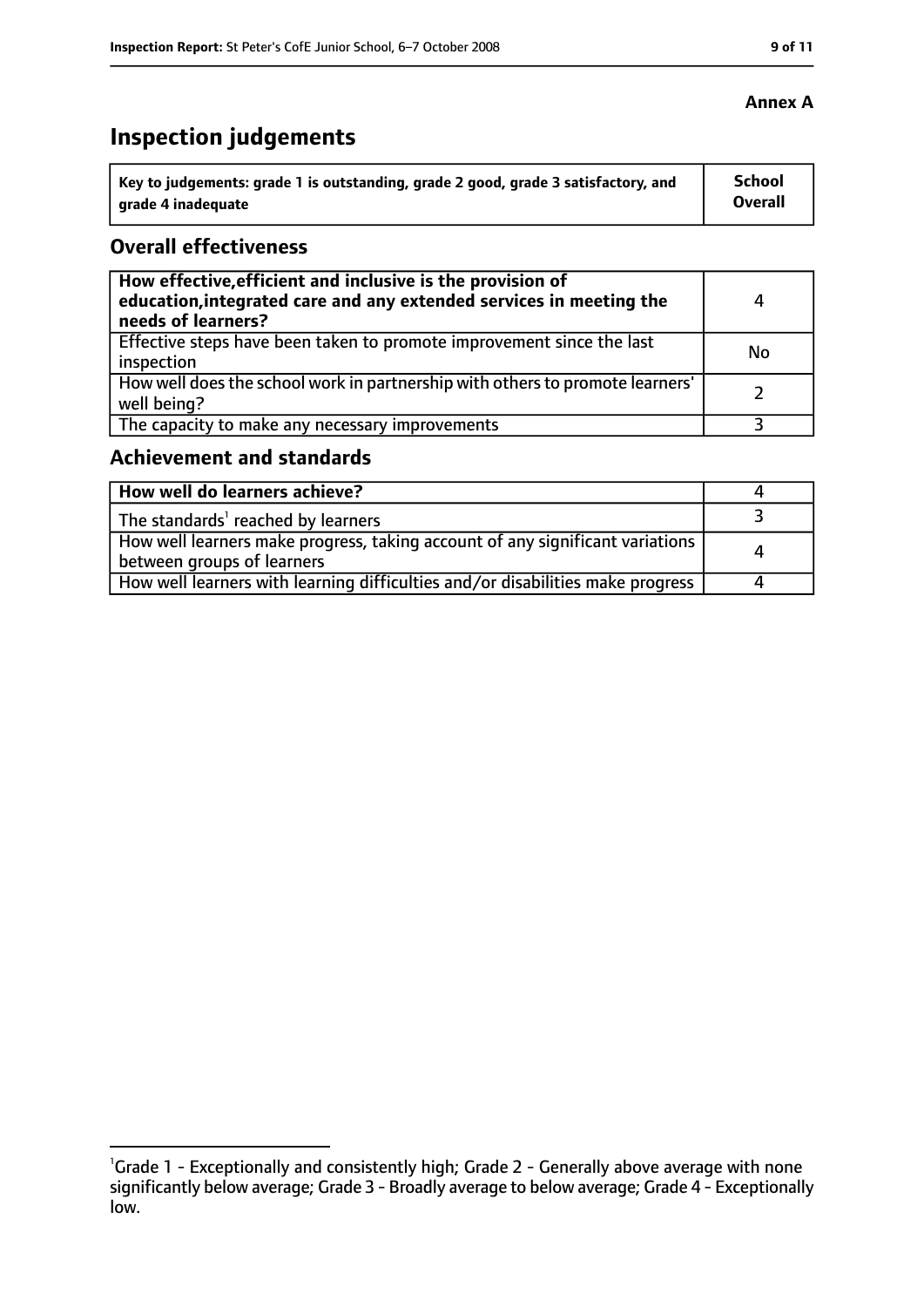# **Personal development and well-being**

| How good are the overall personal development and well-being of the<br>learners?                                 |  |
|------------------------------------------------------------------------------------------------------------------|--|
| The extent of learners' spiritual, moral, social and cultural development                                        |  |
| The extent to which learners adopt healthy lifestyles                                                            |  |
| The extent to which learners adopt safe practices                                                                |  |
| The extent to which learners enjoy their education                                                               |  |
| The attendance of learners                                                                                       |  |
| The behaviour of learners                                                                                        |  |
| The extent to which learners make a positive contribution to the community                                       |  |
| How well learners develop workplace and other skills that will contribute to<br>their future economic well-being |  |

# **The quality of provision**

| How effective are teaching and learning in meeting the full range of<br>learners' needs?                | Д |
|---------------------------------------------------------------------------------------------------------|---|
| How well do the curriculum and other activities meet the range of needs and<br>  interests of learners? |   |
| How well are learners cared for, quided and supported?                                                  |   |

# **Leadership and management**

| How effective are leadership and management in raising achievement<br>and supporting all learners?                                              |     |
|-------------------------------------------------------------------------------------------------------------------------------------------------|-----|
| How effectively leaders and managers at all levels set clear direction leading<br>to improvement and promote high quality of care and education |     |
| How effectively leaders and managers use challenging targets to raise standards                                                                 |     |
| The effectiveness of the school's self-evaluation                                                                                               | 3   |
| How well equality of opportunity is promoted and discrimination eliminated                                                                      | 3   |
| How well does the school contribute to community cohesion?                                                                                      |     |
| How effectively and efficiently resources, including staff, are deployed to<br>achieve value for money                                          | 3   |
| The extent to which governors and other supervisory boards discharge their<br>responsibilities                                                  |     |
| Do procedures for safequarding learners meet current government<br>requirements?                                                                | Yes |
| Does this school require special measures?                                                                                                      | No  |
| Does this school require a notice to improve?                                                                                                   | Yes |